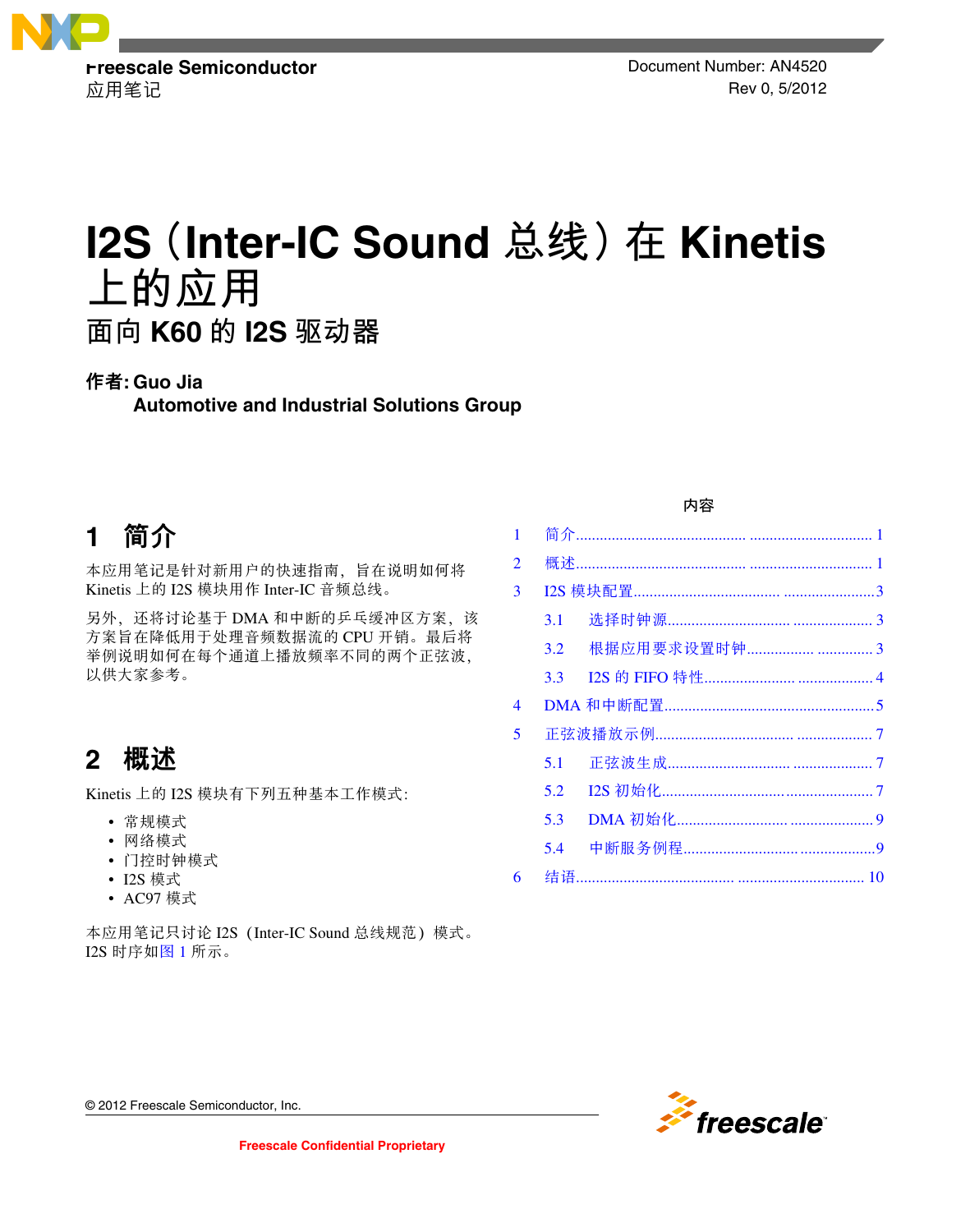<span id="page-1-0"></span>

串行时钟 帧同步 最高有效位 最低有效位 最高有效位 串行数据 字(n-1) 字(n-1) 字(n) 右通道 右通道 左通道  $\overline{\phantom{a}}$ 

图 **1. I2S** 协议时序

从应用角度来看,由于采样率一般在 8 KHz 至 48 KHz 之间,因此, 如果 CPU 需要直接处理每个中断, 则系统效率 将非常低。另一方面,多数音频算法会处理数据块,即系统会累积音频流中的数据采样以形成缓冲数据块。随后这 些数据块会作为输入或输出供音频算法处理。请参见图 2 。





注

在缓冲区名称中:

- R/L 表示右通道/左通道
- TX 表示发送
- 0/1 表示乒乓缓冲区变址

共有四个缓冲区数据块,建议使所有数据块处于连续的物理空间中以便实现。

I2S 接口中有两个通道——左通道和右通道。每个通道都具有作为乒乓缓冲区的两个数据块。DMA 处理其中一个数 据块时, CPU 处理另一个数据块。当前数据块处理完成时, DMA 和 CPU 将交换刚处理过的缓冲区。在图 2 中, 四 个数据块分成标为红色和黑色的两组。DMA 使用红色数据块时,CPU 使用黑色数据块。类似地,如果 DMA 使用黑 色数据块,则 CPU 使用红色数据块。

系统运行时,DMA 传送数据。根据应用要求,假设 N 为某个缓冲区数据块中的采样数。传送了 N 个采样后,DMA 将向 CPU 生成一个中断。

由于所有这些传送都是同步进行的,或者在某个中断期间发生,因此,可以操作两个数据块。在该中断中,CPU 必 须完成下列任务:

- 1. 执行音频解码算法以获得输出数据。
- 2. 将输出数据填入传送数据块。依据当前乒乓缓冲区变址的不同,可能是 BLOCK0 + BLOCK1, 也可能是 BLOCK1 + BLOCK3。

**I2S** (Inter-IC Sound 总线) 在 Kinetis 上的应用, Rev 0, 5/2012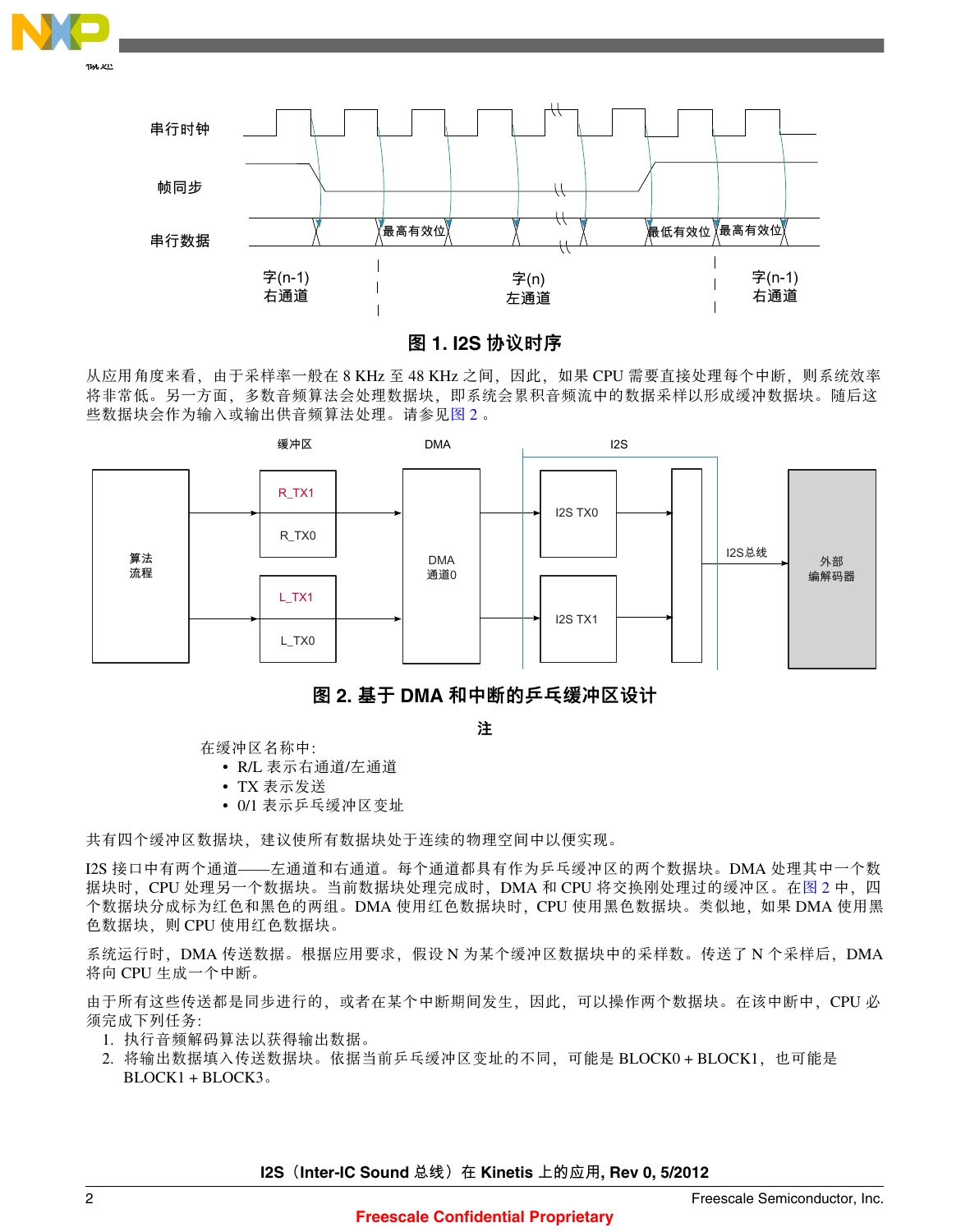

由于音频信号具有较强的实时性要求,因此,所有计算都必须在下个中断发生之前 完成,否则会导致系统故障。

## <span id="page-2-0"></span>**I2S** 模块配置 **3**

### **3.1** 选择时钟源

为使用 I2S 模块、首先需为该模块配置时钟。如果 I2S 充当主机, 则该模块的时钟源必须通过设置 SIM\_SOPT2 寄存 器中的 I2SSRC 字段(或 SOPT2[I2SSRC])来决定。可能的选项包括:

- 内核/系统时钟除以 I2S 小数时钟分频器
- MCGPLLCLK/MCGFLLCLK 时钟除以 I2S 小数时钟分频器
- OSCERCLK 时钟
- 外部旁路时钟(I2S CLK IN)

用户可根据需要从上述列表中选择一项。

### **3.2** 根据应用要求设置时钟

假设将内核/系统时钟用作 I2S 模块时钟源, 则可通过下列公式计算 I2S 模块的时钟:

 $I2S \text{ clock} = \text{Core} / \text{system clock} * \frac{(I2SFRAC+1)}{(I2SDIV+1)}$ 

注

在上面给出的公式中,I2SFRAC 和 I2SDIV 在寄存器 SIM\_CLKDIV2 中定义。 I2SFRAC 由 8 位构成, 范围为 0 至 255, I2SDIV 有 12 位, 范围为 0 至 4095。

现在我们讨论根据当前应用要求设置 I2SFRAC 和 I2SDIV 的方法。

应用中一些典型的音频流采样率可以分成两组。第一组包括 11,025 (44100⁄4)、22,050 (44100⁄2)、44,100,第二组包括 8000 (48000⁄6)、12,000 (48000⁄4)、16,000 (48000⁄3)、24,000 (48000⁄2)、32,000 (48000 \* 2⁄3)和 48,000。

根据所使用的采样率, 将 I2S 时钟配置为 44,100 或 96,000(48000 \* 2)的倍数。因此, 建议在第一组中, 将从内核/系 统时钟获得的 I2S 模块时钟设为 11.2896 MHz (44.1 KHz \* 256), 在第二组中, 将 I2S 时钟设为 12.288 MHz (48 KHz × 256)。请参见表 1 。

| 项目                | 第一组                      | 第二组                  |
|-------------------|--------------------------|----------------------|
| 典型采样率 1 (Hz)      | 11025                    | 8000                 |
| 典型采样率 2 (Hz)      | 22050                    | 12000                |
| 典型采样率 3 (Hz)      | 44100                    | 16000                |
| 典型采样率 4 (Hz)      |                          | 24000                |
| 典型采样率 5 (Hz)      |                          | 32000                |
| 典型采样率 6 (Hz)      |                          | 48000                |
| 建议采用的 I2S 时钟(MHz) | 11.2896 (44.1 KHz * 256) | 12.288(48 KHz * 256) |

### **表 1. 针对不同组别建议采用的 I2S 时钟**

下面的讨论展示比特率的配置方式。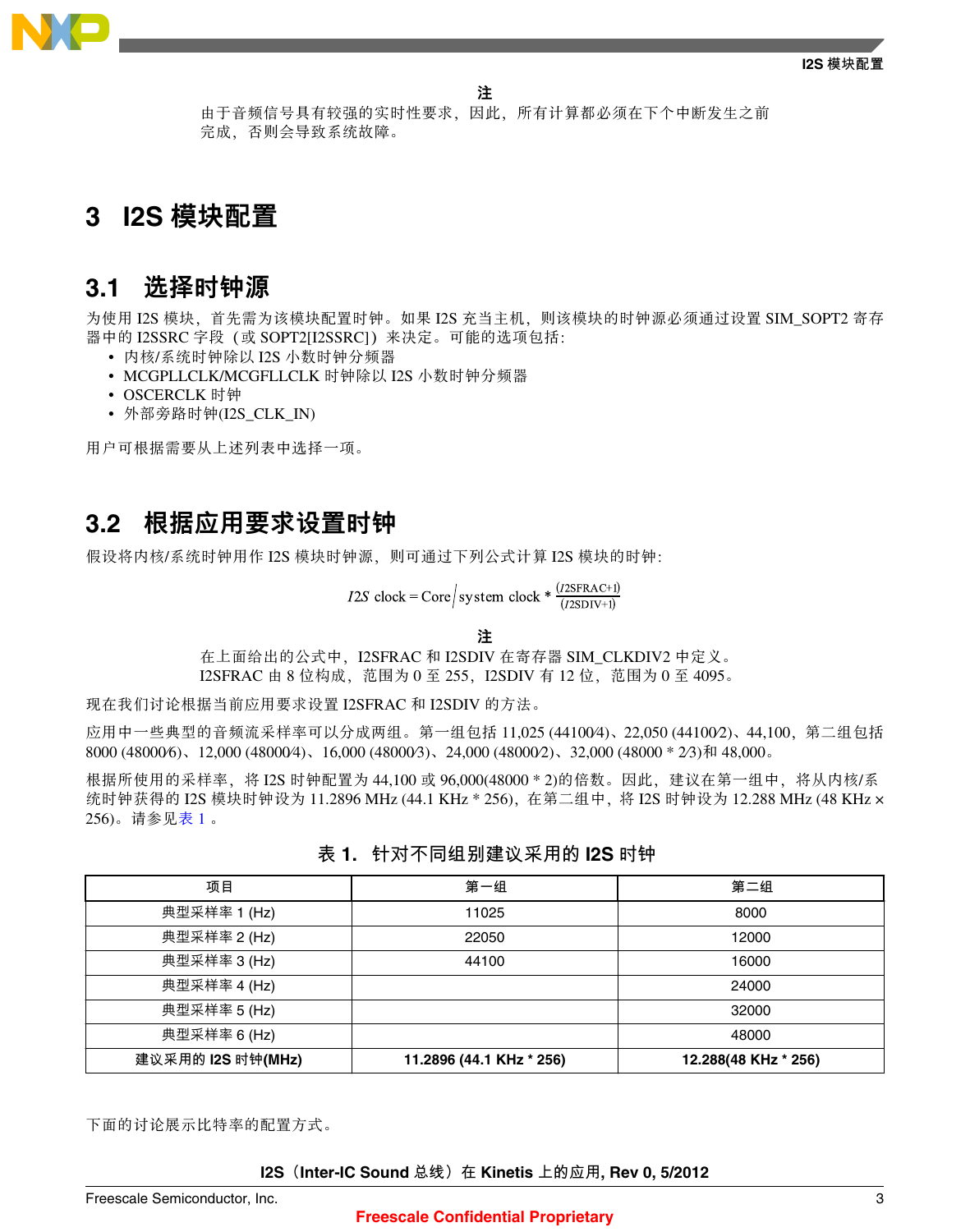<span id="page-3-0"></span>

#### **I2S 模块配置**

比特率、采样率和 I2S 时钟的关系可通过下列公式计算得出:

比特率=采样率\*字数\*字长

#### = I2S时钟⁄(DIV2 \* PSR \*PM \* 2)

#### 注

- 在主模式下, 字长固定为 32。字中的有效数据位数是可以设置的, 但在计算 比特率时,应该使用固定长度 32。
- 在上面给出的公式中:
	- DIV2、PSR 和 PM 在寄存器 I2Sx\_RCCR 中定义。
	- DIV2 可以是 1 (旁路) 或 2
	- PSR 可以是 1 (旁路) 或 8
	- PM 的范围为 1 至 256

在应用中,采样率、字数和位长都是已知的。实际上,在主机模式下,每个采样的位长始终保持为 32。这样就可得 到比特率。

如果 PM 大于 256, 假设 DIV2=2 且 PSR=8, 结果将使 PM 的工作范围缩小。

例如,假设:

- I2S 时钟 = 12.888 MHz
- 字数 = 2(左通道和右通道)
- 字长 =  $16$

则比特率 = 48 \* 2\* 32 KHz = 3.072 MHz

假设 DIV2 为 1 (旁路) 且 PSR 为 1 (旁路), 则:

PM = I2S 时钟⁄(比特率 \* 2)= 12.288⁄3.072 MHz = 4 MHz。

### **3.3 I2S** 的 **FIFO** 特性

为了[在图](#page-1-0) 2 中实现该系统, 有必要了解 I2S 模块的 FIFO 特性。尽管 FIFO 深度为 15, 数据宽度为 32 位, 但根据当 前配置仅 24 位有效。传送时,FIFO 中的空数据计数可触发 DMA。这是实现本系统的一个重要特性。FIFO 中的数 据交替发送至左右通道。

将空数据计数设为 2,可在目标地址固定不变的情况下,使 DMA 每一次都将一条数据载入左通道,一条数据载入右 通道。



图 **3.** 在 **FIFO** 中有两条空数据时触发 **DMA**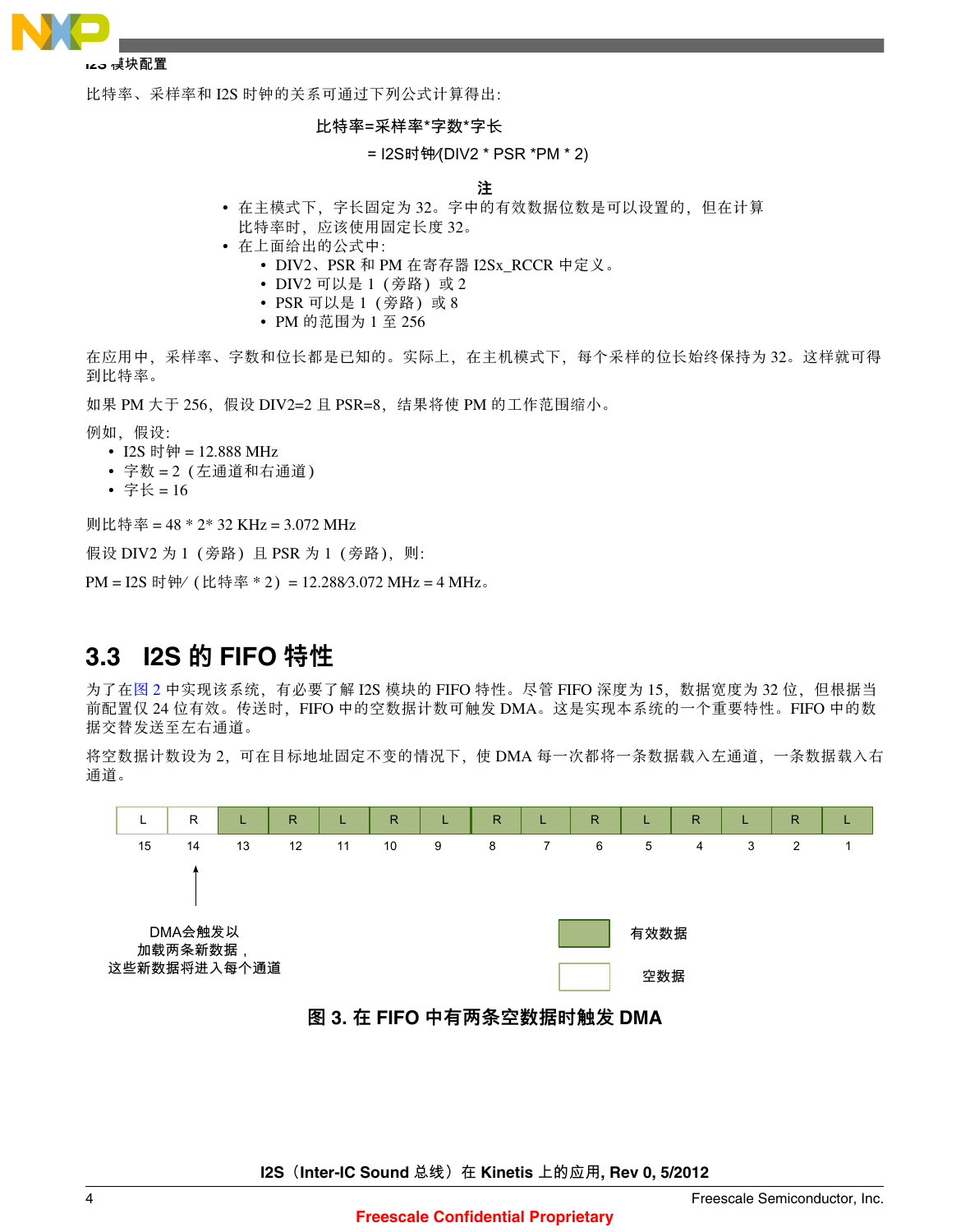

# <span id="page-4-0"></span>**4 DMA** 和中断配置

每次都由 DMA 从缓冲区传送每个音频通道的某个采样点。当数据块中的所有数据均发出时,会生成一个中断。本节 旨在展示如何通过只配置一个 DMA 通道来实现这一目的。

Kinetis 上的 DMA 采用了一个双层循环:

- 次循环:当发生 DMA 事件, 即 FIFO 中存在两条或两条以上空数据时, 次循环触发。根据帧中定义的有效位 数,次循环传输计数为 1、2 或 4 个字节。它还取决于移位方向,可以使最高有效位或最低有效位。用户可查看 图 4 中的数据对齐描述,以确定移位方向。
- 主循环:主循环在次循环完成时触发。主循环可在循环结束或循环完成一半时生成中断。请参见图 5 。这一特 性极为重要,可使乒乓缓冲区的实现变得更为容易。主循环计数可设为一个数据块中所需采样数的两倍。图 5 所示为 DMA 实现乒乓缓冲区的方式。



图 **4.** 数据对齐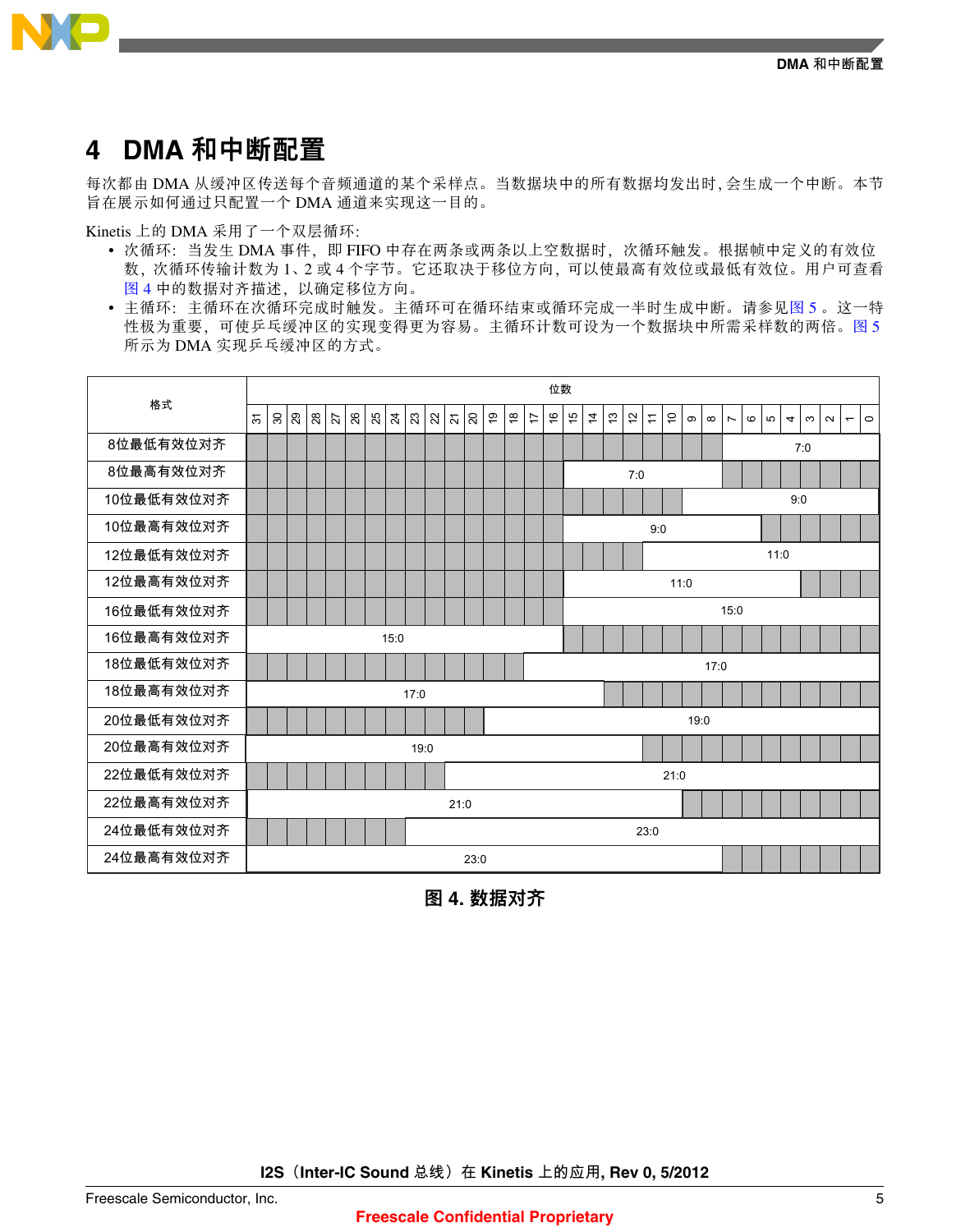

**DMA 和中断配置**



### 图 **5.** 循环完成和完成一半时中断

在[图](#page-4-0) 5 中,每个数据块都有四个采样,每个采样都有四个字节。DMA 操作数据的序列由 Seq 值给定。可以看出,根 据 Seq 值,DMA 所访问地址的顺序是 0x00、0x20、0x04、0x24…。

- 1. 当 DMA 到达地址 0x2c 时,会生成一个中断。
- 2. 随后, CPU 从现在开始一直到 DMA 到达地址 0x3c 之前, 可以将数据填入 BLOCK0 和 BLOCK2 中, 在此期 间,DMA 处理 BLOCK1 和 BLOCK3。
- 3. 当 DMA 到达地址 0x3c 时,会生成另一个中断。
- 4. 随后, CPU 从现在开始一直到 DMA 到达地址 0x2c 之前, 可以将数据填入 BLOCK1 和 BLOCK3 中, 在此期 间,DMA 处理 BLOCK0 和 BLOCK2。

出于一般考虑,假设每个数据块有 N 个采样,每个采样有 L 个字节。则通过下列步骤可初始化 DMA 模块:

- 1. 次循环偏移量使能且只应用于源地址,且值为 L [(N \*2) \* (L\*2)]。
- 2. 次循环传输计数设为 L\*2。
- 3. 源地址初始化至缓冲区基地址。
- 4. 源地址偏移量在每次写操作后设为 N\* L\*2。
- 5. 主循环结束的源地址偏移量设为–[(N\*2) \* (L\*3) L]。
- 6. 目标地址初始化并固定到 I2S\_TX0 寄存器。
- 7. 目标地址偏移量在每次写操作后设为 0。
- 8. 主循环结束的目标地址偏移量设为 0。
- 9. 主循环计数设为 N\*2。
- 10. 使能半满中断。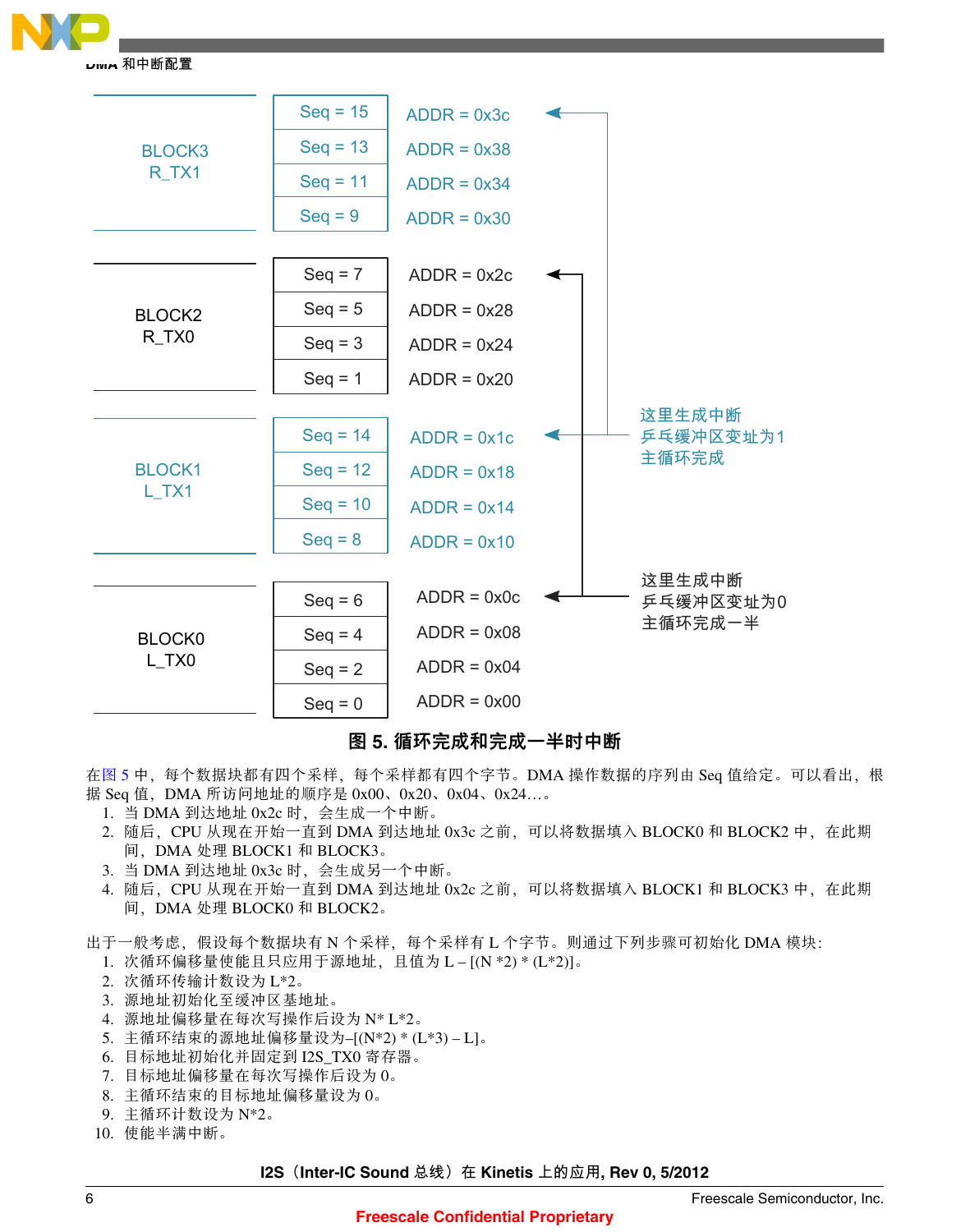

### <span id="page-6-0"></span>**5** 正弦波播放示例

地址偏移量可为负值。

根据 DMA [和中断配置](#page-4-0) 中的描述,在每个声道上播放不同频率的正弦波。该例是在塔板上实现的,采用的是 Freescale 塔式系统,搭载 K60 卡和声卡。

注

### **5.1** 正弦波生成

所选频率必须符合某些要求以避免出现动态正弦波计算问题。设正弦波频率为 f, 则周期为 T = 1/f。设采样率为 fs, 则采样时间为 Ts = 1⁄fs。有两项要求:

• T/Ts 必须为整数。如果符合本条件, 无需计算就可用一个周期的采样值来产生后面周期中的所有正弦波值。

• 如果选择的两个频率为 f1 和 f2,则建议使 f1⁄f2 为整数。这并非强制要求,但有助于简化问题。

在本例中:

- 采样率设为 32 KHz。
- 正弦波频率设为 200 Hz 和 1000 Hz。

由于每个采样都有一个 24 位值,因此,这 24bit 实际占用 4 字节空间,这样可以构成 4 字节边界对齐的数组。缓冲 区总大小为:160 \*4 \*2 = 1280 字节。

### **5.2 I2S** 初始化

在本例中,I2S 初始化包括三个步骤:

- 1. 配置引脚多路复用。
- 2. 配置时钟和比特率。
- 3. 配置 I2S 模块特性。

```
void hal_i2s_init(void)
{ 
       _i2s_io_init();
     _12ssetrate(32000);\overline{\phantom{a}} _i2s_init();
}
```
每一步均以下列代码实现:

```
static void i2s io init(void)
{
    PORTE_PCR6 &= PORT_PCR_MUX_MASK;
    PORTEPCR7 &= PORTPCRMUXMASK;
    PORTE PCR10 &= PORT PCR MUX MASK;
    PORTE_PCR11 &= PORT_PCR_MUX_MASK;
     PORTE_PCR12 &= PORT_PCR_MUX_MASK;
    PORTE PCR6 |= PORT PCR MUX(0x04);
    PORTE<sup>-</sup>PCR7 = PORT<sup>-</sup>PCR<sup>-</sup>MUX(0x04);PORTE PCR10 |= PORT PCR MUX(0x04);
    PORTE PCR11 | = PORT PCR MUX(0x04);
PORTE PCR12 | = PORT PCR_MUX(0x04);
}
 static void i2s set rate(int smprate)
{
    unsigned char pm val, dc val;
```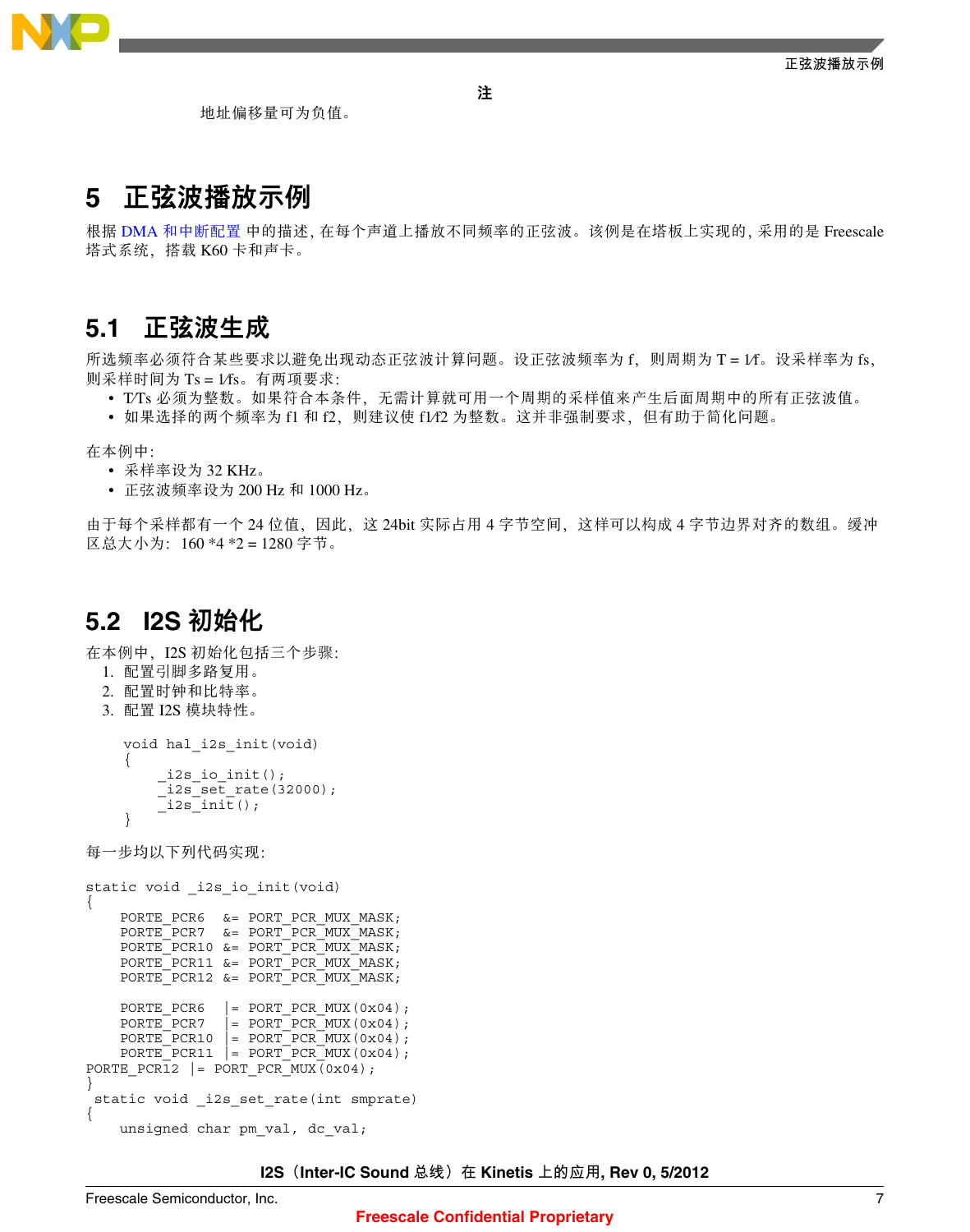```
if((smprate == 11025)||(smprate == 22050)||(smprate == 44100))
         set clock 112896();
 if((smprate == 8000) || (smprate == 12000) || (smprate == 16000) ||
 (smprate == 24000)|| (smprate == 32000) || (smprate == 48000) )
         set clock 122800();
     switch(smprate)
\{ case 8000: pm_val=23; dc_val=1; break;
         case 11025: pm_val=15; dc_val=1; break;
         case 12000: pmval=15; dc_val=1; break;
         case 16000: pm val=11; dc val=1; break;
 case 22050: pm_val=7; dc_val=1; break;
 case 24000: pm_val=7; dc_val=1; break;
 case 32000: pm_val=2; dc_val=1; break;
         case 44100: \overline{pm\ val}=3; dc_val=1; break;
         case 48000: \pm \sqrt{val} = 3; \pm \sqrt{cl} = 1; \pm \sqrt{val} = 1;
         default: pm_val=3; dc_val=1; break;
     }
 I2S0_TCCR = I2S_TCCR_WL(0xb) | // 24 bit
 I2S_TCCR_DC(dc_val) | I2S_TCCR_PM(pm_val);
}
static void _i2s_init(void)
{
     // diable
    I2S0 CR &= ~I2S CR SSIEN MASK;
    I2SO_CR |=<br>//I2S CR TCHEN MASK
              //I2S_CR_TCHEN_MASK | // Enable two channel mode
             I2S_CR_SYSCLKEN_MASK | // Set clock out on SSI_MCLK pin, SRCK PORT<br>I2S CR_I2SMODE(1) | // Set I2S master mode
             I2S_CCR_I2SMODE(1) | // Set I2S master mode<br>I2S CR_SYN MASK | // Enable synchronous m
              I2S_CR_SYN_MASK | // Enable synchronous mode<br>// I2S_CR_NET_MASK | // Enable network mode
                                          // Enable network mode
             I2S_CR_R_R_RMASK | // Enable the receive section, this does not enable
interrupts
             I2S CR TE MASK; // Enable the transmit section, this does not enable
interrupts
    I2S0_TCR |=<br>I2S TCR TFDIR MASK
                                          // internally generated frame
             I2S TCR TXDIR MASK | // internally generated clock
             I2S_TCR_TSCKP_MASK | // sample data at rising edge, data send at falling<br>I2S_TCR_TFSI_MASK | // frame sync active low
             I2S_TCR_TFSI_MASK | // frame sync active low<br>I2S_TCR_TEFS_MASK | // tx data 1 bit delay
                                         // tx data 1 bit delay
             I2S TCR TFEN0 MASK; // enable fifo
     I2S0_TCCR = I2S_TCCR_WL(0xb) | // 24 bit word length
                  // I2S_TCCR_WL(0xb) | // 16 bit word length<br>
I2S_TCCR_DC(1) | //
                  I2S_TCCR_DC(1) | //<br>I2S_TCCR_PM(3); //
                  I2S<sup>TCCR</sub> PM(3);</sup>
     I2S0_RCR |= 
             I2S_RCR_RXBIT0_MASK | // lsb align<br>I2S_RCR_RSCKP_MASK | // sample dat
                                    \vert // sample data at rising edge, data send at falling
             I2S RCR RFSI MASK | // Frame sync active low
             I2S_RCR_RFSL_MASK | // frame sync length is one word long<br>I2S_RCR_REFS_MASK; // 1 bit delay
             I2S_RCR_REFS_MASK;
 I2S0_RCCR = I2S_RCCR_WL(0xb) | // 24 bit word length
 // I2S_RCCR_WL(0x7) | // 16 bit word length
                  I2S RCCR DC(1) | // dc pm will be configured at later
                  I2SRCCRPM(3);
     // FIFO, when empty data count is 2, set this flag
    I2S0 FCSR = I2S FCSR TFWMO(2);
     // DMA request enabled
     I2S0_IER = I2S_IER_TDMAE_MASK;
正弦波播放示例
```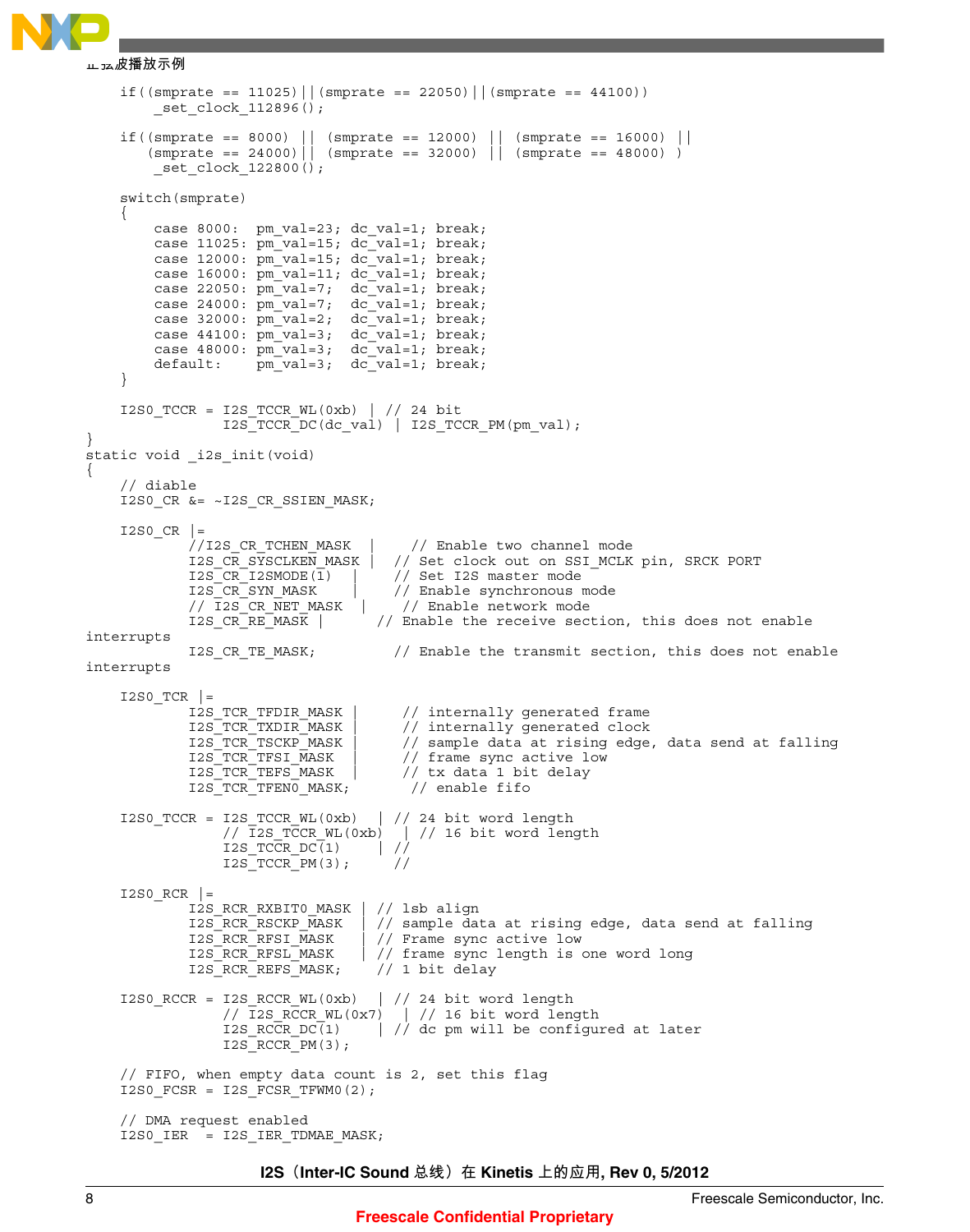

```
 // enable ssi
    I2S0 CR |= I2S CR SSIEN MASK;
}
```
# **5.3 DMA** 初始化

以下代码展示了如何配置 DMA 以实现乒乓缓冲区,其中给出了详细的说明。

```
void hal_dma_init_for_i2s(uint buf_rx, uint buf_tx, uint block_n_sample, uint sample_n_byte)
{
     uint size_bit;
    DMA TCD tcd;
     switch(sample_n_byte)
\{ case 1: size_bit = DMA_SIZE_8_BIT; break;
 case 2: size_bit = DMA_SIZE_16_BIT; break;
 case 4: size_bit = DMA_SIZE_32_BIT; break;
          default: size_bit = DMA_SIZE_32_BIT; break;
     }
    SIM SCGCG = SIM SCGCG DMAMUX MASK; DMAMUX_CHCFG0 = DMAMUX_CHCFG_ENBL_MASK | DMAMUX_CHCFG_SOURCE(DMA_SRC_I2S_T);
    \begin{array}{lll} \texttt{DNA\_CR} & | = \texttt{DMA\_CR\_EMLM\_MASK} \texttt{,} \\ \texttt{DMA\_CSR(0)} & = \texttt{DMA\_CSR} \texttt{INTHALF} \texttt{,} \end{array}= DMA\overline{CSR} INTHALF MASK | DMA CSR INTMAJOR MASK;
     nvic_enable_irq(IRQ_DMA0);
    tcd.channel = 0;<br>tcd.nbytes = DM= DMA_NBYTES_MLOFFYES_SMLOE_MASK
                      DMA_NBYTES_MLOFFYES_MLOFF(sample_n_byte -
block n sample*2*sample n byte*2)|
                      DMA_NBYTES_MLOFFYES_NBYTES(sample_n_byte*2);
     tcd.attr = DMA_ATTR_SSIZE(size_bit) | DMA_ATTR_DSIZE(size_bit);
    tcd.saddr = buf_tx;<br>tcd.soff = block n= block_n_sample*2*sample n byte;
     tcd.slast = -(block_n_sample*2*sample_n_byte*3 - sample_n_byte);
    tcd.datadr = (uint)(&I2SO TX0);tcd.doff = 0;
    tcd.dlast sga = 0;
    tcd.citer = block n sample*2;
     tcd.biter = block_n_sample*2;
    dma init(&tcd);
     // enable DMA channel
     DMA_SERQ = DMA_SERQ_SERQ(0);
```
# **5.4** 中断服务例程

在中断服务例程中,TX 缓冲区中载有将发送至 I2S 的数据。

```
void hal_fill_tx_buf(s32 *p_r, s32 *p_l, uint buf_n_sample)
{
     static int index = 0;
    static int data index = 0;
     int i;
    s32 *p_r_tx;
    s32 * p_1tx;
```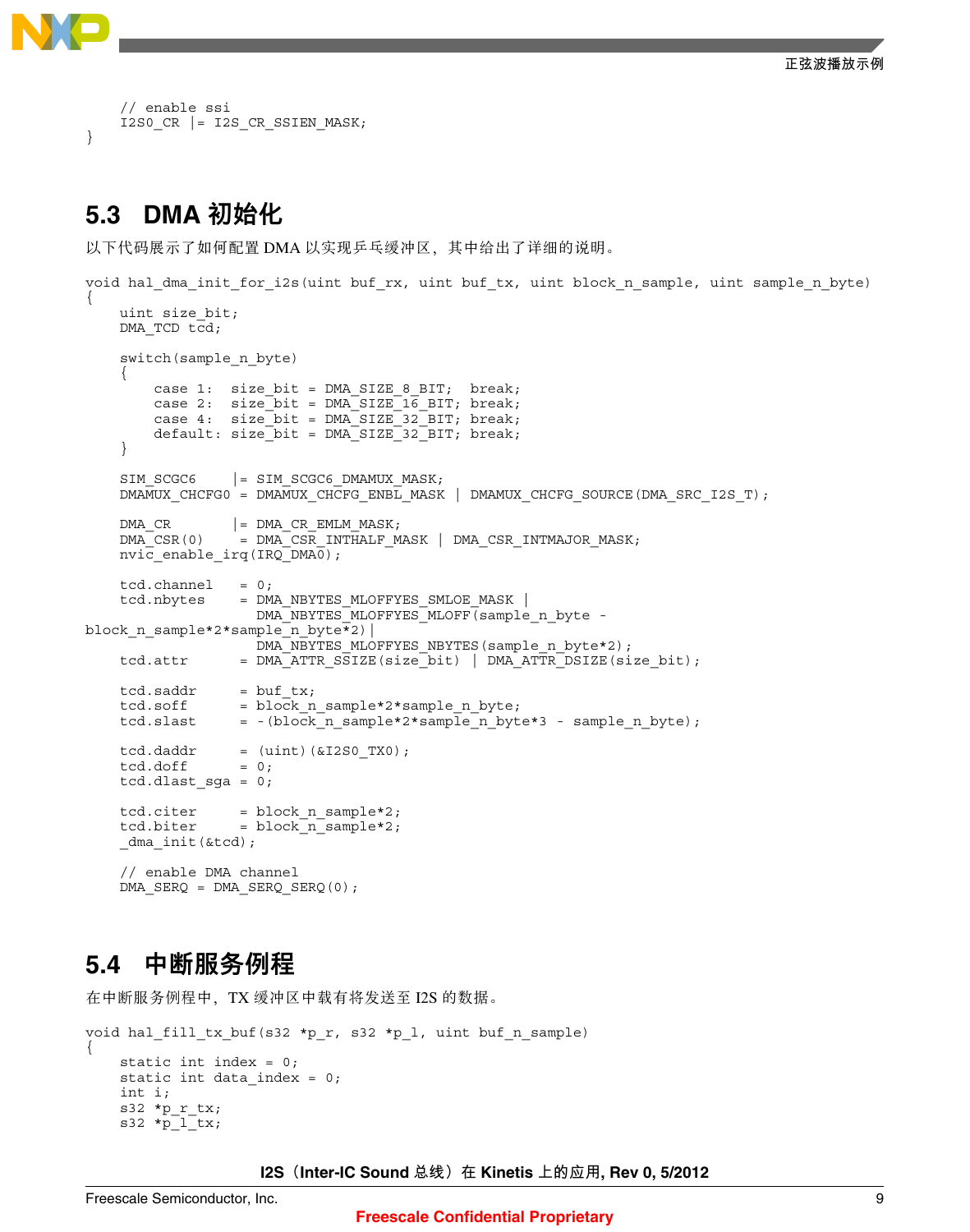<span id="page-9-0"></span>

**结语**

```
 // get buffer pointer 
    if(intex == 0) {
        p_r tx = (int*)i2s buf.buf i2s r tx;
        p\bar{l} tx = (int*)i2s buf.buf i2s \bar{l} tx;
     }
     else
     {
        p_r_tx = (int*)(i2s_buf.buf_i2s_r_tx+I2S_BLOCK_N_SAMPLES*I2S_SAMPLE_N_BYTE);
        p_1<sup>t</sup>x = (int*)(i2s_buf.buf_i2s_l_tx+I2S_BLOCK_N_SAMPLES*I2S_SAMPLE_N_BYTE);
     }
     // set content in the buffer
    for(i=0; i<12S BLOCK N SAMPLES;i++) {
         *p_r_tx_{++} = p_r[data_index];*p_1<sup>-</sup>tx++ = p_1[data<sup>-</sup>index];
         data_index++;
         if(data_index >= buf_n_sample)
             data\_index = 0; }
    index \hat{i} = 1;
```
# **6** 结语

}

归纳起来,本应用笔记讨论了:

- 有关使用 Kinetis 上 I2S 和 DMA 模块的一些基本概念
- 只用一个 DMA 通道为两个 I2S 音频通道实现乒乓缓冲区的方法
- 播放具有两个不同频率的正弦波的例子。

除这些功能外,Kinetis 上的 I2S 模块还有另一个重要特性,即可在网络模式下工作,通过时分多路复用总线连接 DSP 或其他音频器件。

**I2S (Inter-IC Sound 总线) 在 Kinetis 上的应用, Rev 0, 5/2012**